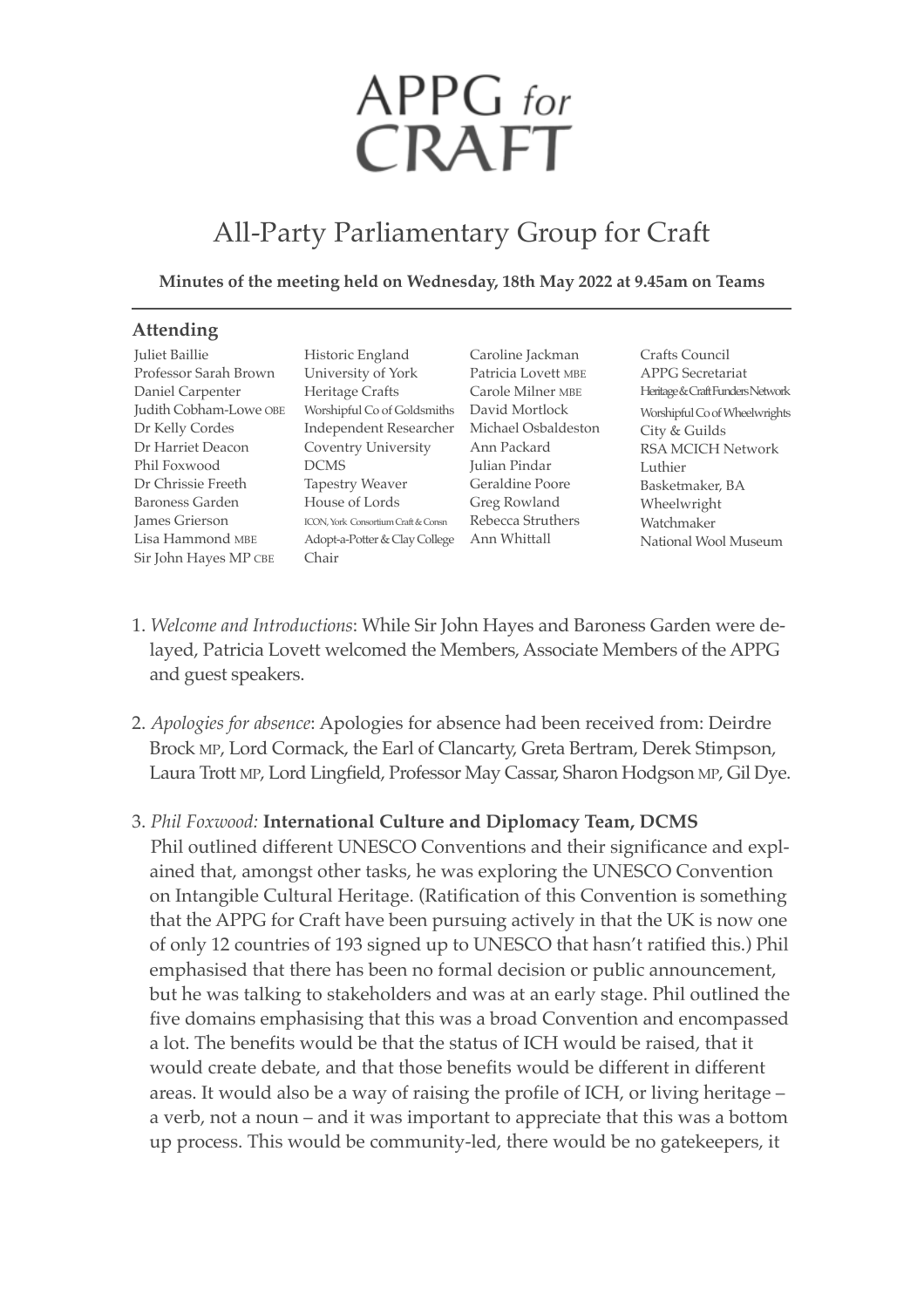is very accessible and very inclusive, which is a strength. The challenges are that unlike World Heritage the approach is very loose, so:

1. What is ICH? What's included and what's not? How old do things need to be? How many people need to be doing this? And practices with gender, animals and, eg, black faces, do present problems.

2. Listing – this is complicated – who should decide and how can we whittle this down from the whole of the UK to about two a year? Is it best not to list, certainly at the start?

3. What criteria should be used for an inventory? How often should it be updated?

However, the important thing is that when ratified, if we do, it is done well. *Questions and points*: JG – This is encouraging progress. What is the timescale and can we learn from other countries who have done this successfully? PF – formal ratification takes 6 months, so not this year but hopefully next year. Yes, certainly copy other successful countries.

AP – no mention of cost and the advantages of mental well-being and community support. PF – The Cultural Heritage Project (https://www.gov.uk/guidance/culture-and-heritage-capital-portal) may be of interest. Absolutely, social and community inclusivity is very important.

DC – Very encouraging to hear this report as much more optimistic than previously. Heritage Crafts already has methodology developed in the Red List of Endangered Crafts which can be applied elsewhere and in other domains. Also, there may be only one practitioner, but that is still important as far as out heritage is concerned.

4. *Geraldine Poore*: **Basket maker, and Chair, Basketmakers Association (BA)**

Geraldine explained that there were 800 members in the BA, 50 in the EU, and 250 make a living from their baskets. Baskets can be made out of hemp, willow, rush, paper, ash or oak, and Esparto grass. Willow has different varieties and qualities, some bend more easily, others are coloured, and so imports and exports are important. There is regular cross border traffic between Northern Ireland and Ireland, also with France. Esparto grass comes from Spain and North Africa. There is now a shortage of willow coming from Somerset, where it has traditionally been grown, and now Dutch rush and esparto grass cannot be imported. Geraldine highlighted bA members comments, including:

'Sales have been lost with the eU, buyers are not willing to pay additional VAT nor import duty.'

'I no longer sell in the eU as there's too much red tape.'

'basketmaking tools have been returned as 'cutting tools' are not permitted as imports in the EU.'

(A bA member in Spain) 'It costs too much to send goods to the UK now compared with EU countries.'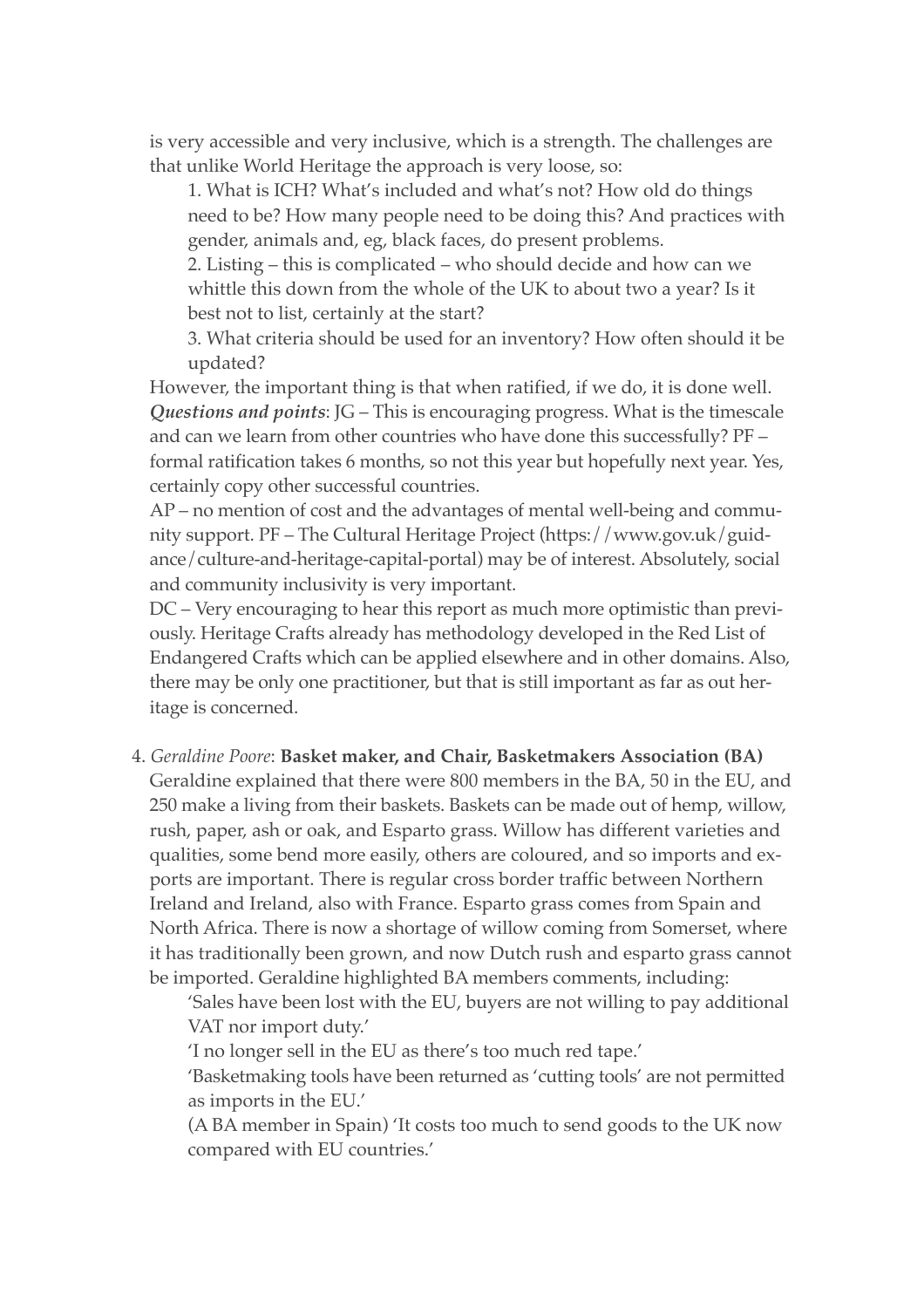UK willow growers no longer export to Ireland because of complex regulations, and willow workshops have had to be cancelled, with a loss of income. Teachers from the eU to the UK and vice versa have problems with materials for workshops as they are regarded as imports and so have to pay duty. Pieces for exhibitions are regarded as imports and duty is charged, and if sent to the EU for exhibition, import duty is charged when they return. There is a sharp increase in paperwork with also an increase in complexity and uncertainty. Advice websites are not helpful for the sole trader and micro businesses. *Questions and points*: CJ – Also challenges for silversmiths and ceramicists. CF – Tapestries take 1200-1500 hours to make but she is having to pay for the return of a tapestry for an exhibition in the EU that she can't afford, so has said to destroy it!

JP – there is tax relief in sending craft abroad and importing it back but have to register with HmRC (form C1314) but have to deal with every one of the 27 members states.

CJ – the Crafts Council has help on their website: https://www.craftscouncil.org.uk/business-skills/craft-businessresources/sell-and-showcase-your-work-overseas

## *Sir John Hayes then took the Chair.*

5. *Julian Pindar*: **Luthier and Secretary, British Violin Makers Association** Julian explained that the purpose of the bVmA was to raise skills, promote the industry and create fellowship for all. Two-thirds of members were from the UK and one-third from abroad, mainly the eU. The skills required were a mix of antique restoration with fine art and craft, and the costs of an instrument ranged from £100 to £100 million. There was a cross-border trade with UK which exported boxwood pegs and chin rests, and horsehair imported from Mongolia, wood from the Alps etc. The challenges are that the UK was a beacon of training, but colleges are finding that there are now few if any students from the eU. There were 15 international students on the course at Newark but now only 1 and that 1 from the UK. There is a problem of recruiting and maintaining staff to teach. Exports are a huge issue because a buyer will want to try 3–4 instruments and return the ones not needed. Complicated forms have to be completed and each country's embassy has to be contacted to find the specific requirements. many in crafts are dyslexic which is an additional problem. The cost of transport has also risen exponentially, with 40-feet container from China now costing £16,000 whereas it did cost £2,500. London was the centre of buying and selling high-end instruments but this is no longer the case with the main auction house moving to berlin. There is confusion, and increase in paperwork, logistics and cross-border costs, and a decrease in education and training.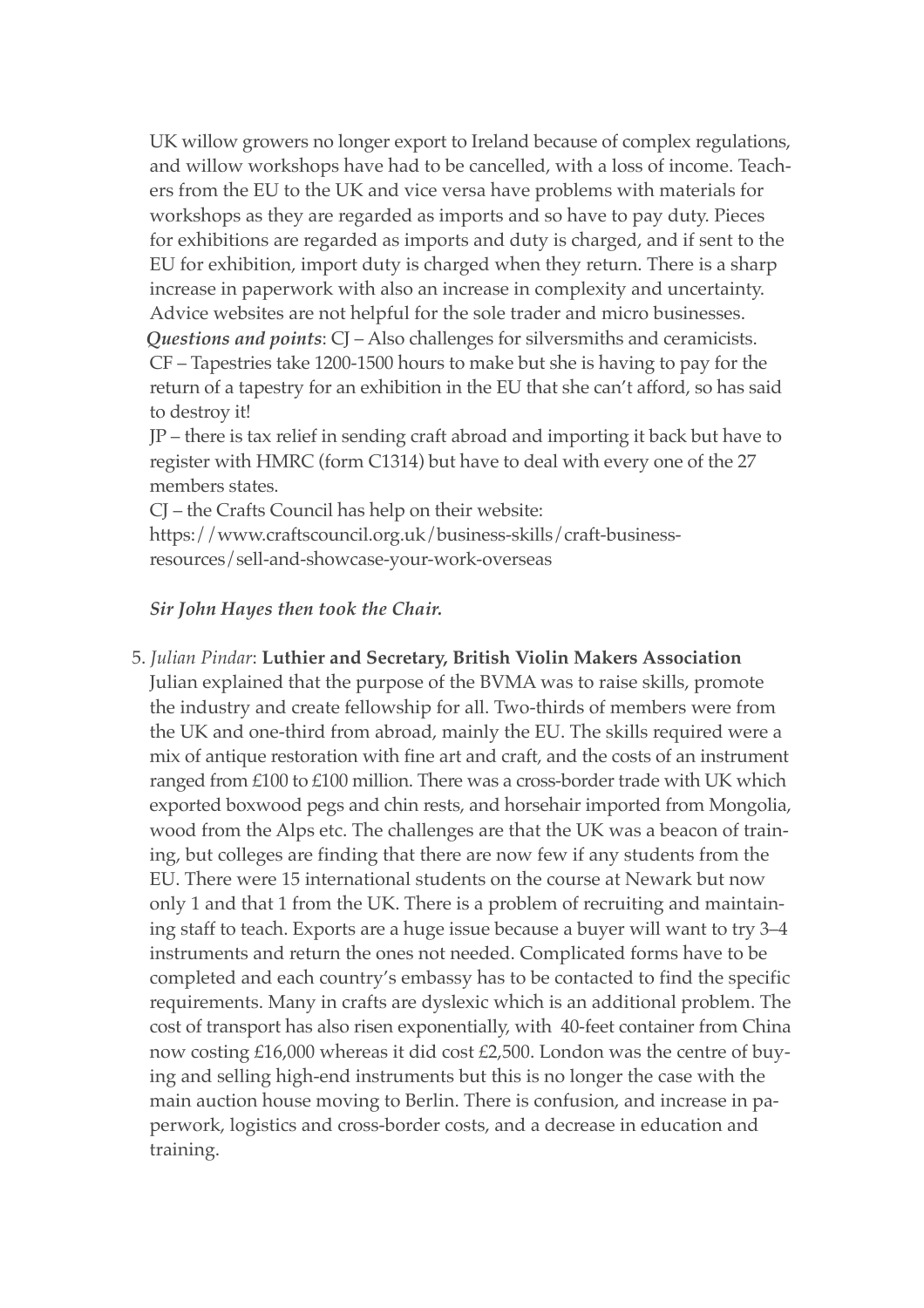*Questions and points*: JH – what has been done to let schools and colleges know of the opportunities?  $IP - BVMA$  is a small organisation and limited resources.

 $JH$  – what about apprenticeships?  $JP$  – problem is that craft skills not now taught in schools so need to go to colleges to learn these before a maker will take on an apprentice.

DC – Heritage Crafts have a new pilot project funded by the Dulverton Trust to work with one in three schools in the UK providing careers advice about crafts. Would like to expand but limited by funding. Also IfATe have approved recently a generic Craft Trailblazer which consists of a core and options, and it may be useful for gaining access to government support for apprentices.

- 6. *Judith Cobham-Lowe obe:* **Previous Prime-Warden, The Goldsmiths Company** Judy reminded the group of the problem of hallmarking and exports to the EU. before brexit UK hallmarking was recognised but now it isn't even though the UK has the oldest and highest standard in the world. As a result of the APPG for Craft JH had raised with the Secretary of State at BEIS who referred it to the british Hallmarking Council. There has been little progress though, and the concern is that the view may be that only small companies are involved, but there are 20,00 small traders and 10,000 antique dealers who are affected by this. Exports are not being made because it costs  $£250$  to hallmark a  $£200$ ring in France. In Spain it's even more complicated because of assay offices in different regions. There is the EFTA Common Control Mark but only 16 EU countries recognise this, and not the ones where most goods have been sold. *Questions and points*: JH expressed concern that no progress had been made since he raised this with the Secretary of State a year ago and promised to take it up again. JC-L was asked to get evidence from companies of the problem which could then be also brought to the House.
- 7. *Professor Sarah brown*: **University of York and Stained Glass Artist** Sarah raised the problem of a proposed eU Directive that would stop the production of lead because of concerns of health. She explained that those working with lead, particularly in stained glass, understood the risks and mitigated them, and for stained glass, the risks were minuscule compared with lead in batteries, for example. Lead was also used in masonry, organ building and museum conservation – all crafts. Why would the UK be affected by an EU Directive? Because the EU is a major supplier of lead and this would have a knock-on effect also on the craft of mouthblown glass used in stained glass. There is no substitute for lead. There are suppliers in Canada but if lead is banned in the eU this would affect supplies in the UK.

*Questions and points*: JH – suggested that this could be a great opportunity for a UK company to produce lead. Sb – will take generations to do this and